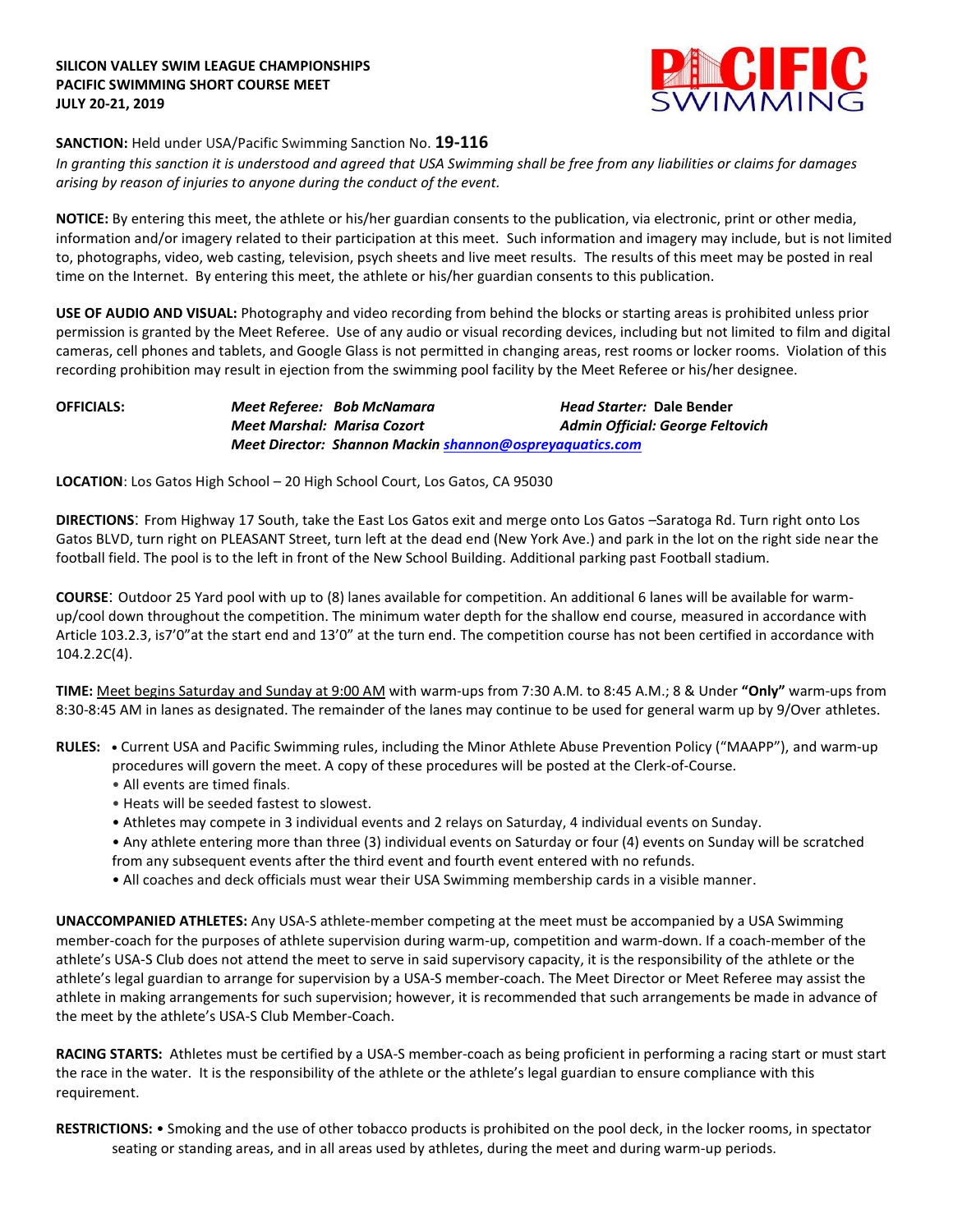- Sale and use of alcoholic beverages is prohibited in all areas of the meet venue.
- No glass containers are allowed in the meet venue.
- No propane heater is permitted except for snack bar/ meet operations.
- All shelters must be properly secured.
- Deck Changes are prohibited.

• Destructive devices, to include but not limited to, explosive devices and equipment, firearms (open or concealed), blades, knives, mace, stun guns and blunt objects are strictly prohibited in the swimming facility and its surrounding areas. If observed, the Meet Referee or his/her designee may ask that these devices be stored safely away from the public or removed from the facility. Noncompliance may result in the reporting to law enforcement authorities and ejection from the facility. Law enforcement officers (LEO) are exempt per applicable laws.

 Operation of a drone, or any other flying apparatus, is prohibited over the venue (pools, athlete/coach areas, spectator areas and open ceiling locker rooms) any time athletes, coaches, officials and/or spectators are present.

**ELIGIBILITY:** • Athletes must be current members of USA-S and enter their name and registration number on the meet entry card as they are shown on their Registration Card. If this is not done, it may be difficult to match the athlete with the registration and times database. The meet host will check all athlete registrations against the SWIMS database and if not found to be registered, the Meet Director shall accept the registration at the meet (a \$10 surcharge will be added to the regular registration fee). Duplicate registrations will be refunded by mail.

• All athletes must be members of SVSL clubs - BAY, OAQ, GATO or SCSC. Athletes may enter any event regardless of the times they've achieved.

• An athlete must have participated in at least one SVSL dual meet to be eligible to participate in the League

Championships. Unattached athletes may not score individual or team points, nor swim in relays.

- Entries with "NO TIME" will be ACCEPTED.
- Athletes must enter with their best SCY time.
- Disabled athletes are welcome to attend this meet and should contact the Meet Director or Meet Referee regarding any special accommodations on entry times and seeding per Pacific Swimming policy.
- Athletes 19 years of age and over may compete in the meet for time only, no awards. Such athletes must have met standards for the 17-18 age group.
- The athlete's age will be the age of the athlete on the first day of the meet.

**ENTRIES:** This is a team entered meet. All team entries must be submitted in HyTek Commlink format. Teams' individual and relay electronic data entry files are to be emailed by 7:00 P.M. Thursday July 11, 2019 to: **[oaqmm2@gmail.com](mailto:oaqmm2@gmail.com)**. The electronic data entry files will have precedence in a discrepancy. Payments must be made with a single team check written to "SVSL" accompanied by a signed hard copy of the HyTek Individual Meet Entries Report by Name. Check must be delivered to Shannon Mackin no later than the start of the competition on Saturday, July 20, 2019. No late or deck entries will be accepted. No refunds will be made.

**RELAYS:** Computer Operator will print pink and blue relay cards for each club. Coaches may correct the order of athletes, if needed, before the relay event begins. Note: Athletes must swim in at least (1) individual event on Saturday to be eligible to participate on a relay. Relays must be entered with team entry by July 11th. Only one relay per age group per club will be allowed to swim.

**ENTRY FEES:** \$4.00 per event plus an \$8.00 participation fee per athlete. \$9.00 per relay. Make your "one team check" payable to: "SVSL" and give to Shannon Mackin at the swim meet.

**Make check payable to: SVSL. Email Hy-Tek entries to: [oaqmm2@gmail.com](mailto:oaqmm2@gmail.com)**

**CHECK-IN:** All events will be pre seeded. No check in required

**SCRATCHES:** Athletes who miss an event they are seeded in will not be penalized.

**SCORING: Saturday Scoring:** Individual Event Pts: 20, 18, 16, 14, 12, 10, 8, 6, 4, 2 Relay Event Points: 40, 36, 32, 28, 24, 20, 16 (only ONE relay per team per event may be entered and scored.)

**Sunday Scoring:** There is no individual or team scoring of points.

**AWARDS: Saturday Awards:** Distinctive awards for 1st-3rd and ribbons 4th through 10th place in single age groups. There will be team trophies for the top 3 teams with a special award for the team with the highest points per athlete. Individual high point awards for 1st through 3rd for boys and girls in the following ages 6 and under,7,8,9,10,11,12,13,14,15,16,17,18.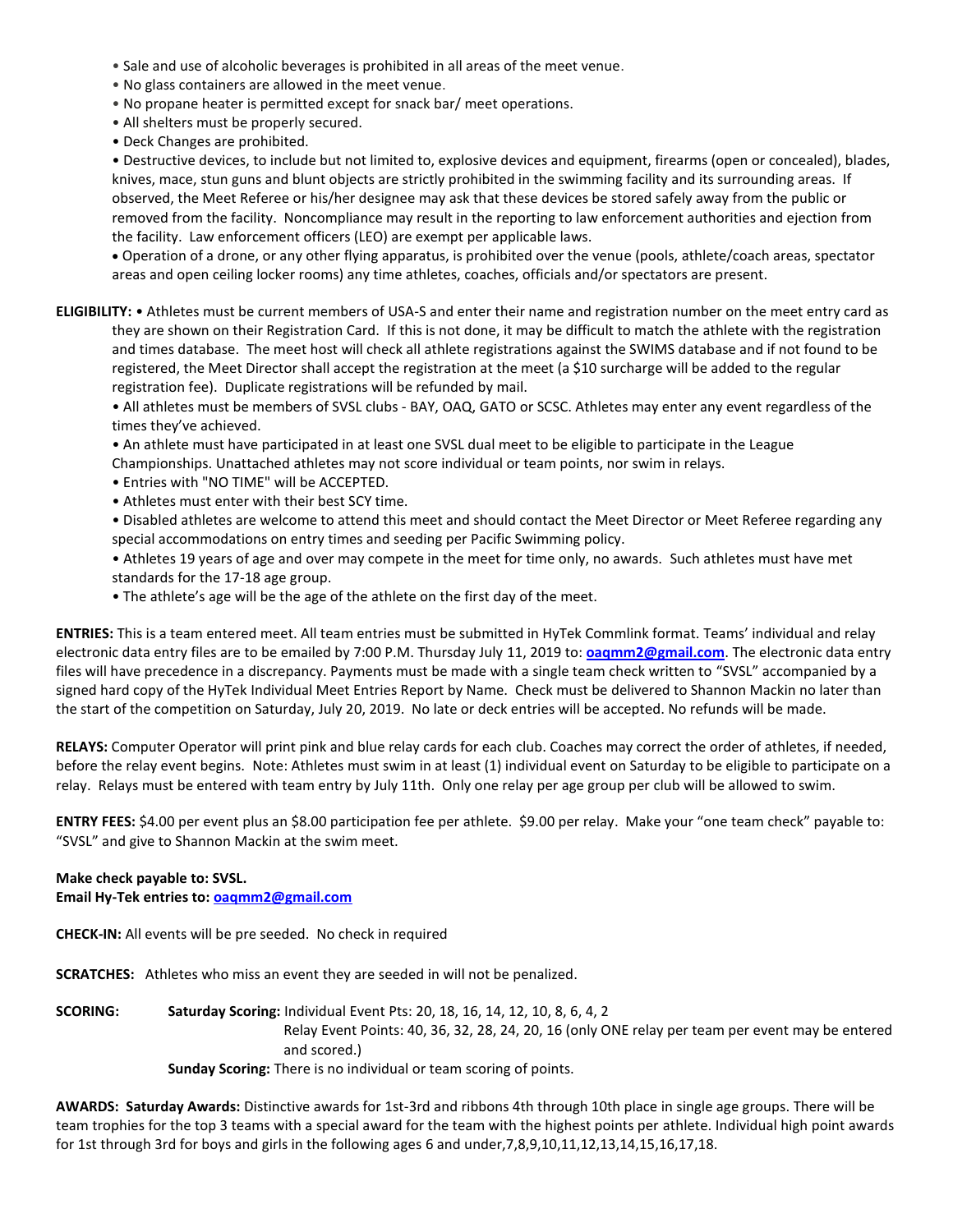Athletes achieving new "PC-A" times will be awarded "A" medals by their own swim club. "All-Star" patches will be awarded to athletes placing 1-3."

**Sunday Awards:** 9 & Up events will be awarded ribbons for the 1-8 place finishers in the 9-10, 11-12, 13-14, & 15-18 age groups. 11 & Up events will be awarded ribbons for the 1-8 place finishers in the 11-12, 13-14, & 15-18 age groups. 12 & UN events will be awarded ribbons 1-8 place finishers in the 6 & Un, 7-8, 9-10, & 11-12 age groups. Open events will be awarded ribbons for the 1-8 place finishers in the 6 & Un.,7-8, 9-10, 11-12, 13-14, & 15-18 age groups.

**ADMISSION:** Free.

**REFRESHMENTS:** Coaches and deck officials will be provided lunch.

**MISCELLANEOUS:** No overnight parking is allowed. Facilities will not be provided after meet hours.

### **EVENT SUMMARY**

| <b>SATURDAY</b>   |               |               | <b>SUNDAY</b>   |                   |                 |                 |                 |
|-------------------|---------------|---------------|-----------------|-------------------|-----------------|-----------------|-----------------|
| <b>8 &amp; UN</b> | $9 - 10$      | $11 - 12$     | $13 - 18$       | <b>8 &amp; UN</b> | $9 - 10$        | $11 - 12$       | $13 - 18$       |
| 100 M.R.          | 200 M.R.      | 200 M.R.      | 200 M.R.        | <b>200 FREE</b>   | <b>200 FREE</b> | 400 IM          | 400 IM          |
| <b>25 FLY</b>     | <b>50 FLY</b> | <b>50 FLY</b> | <b>100 FLY</b>  | 50 BREAST         | 50 BREAST       | <b>200 FREE</b> | <b>200 FREE</b> |
| 25 BACK           | 50 BACK       | 50 BACK       | 100 BACK        | 100 IM            | 100 IM          | 50 BREAST       | 200 BREAST      |
| 100 IM            | 100 IM        | 100 IM        | 200 IM          | 100 BACK          | 100 BACK        | 100 IM          | 100 BACK        |
| 25 BREAST         | 50 BREAST     | 50 BREAST     | 100 BREAST      | <b>100 FLY</b>    | <b>100 FLY</b>  | 200 BREAST      | <b>100 FLY</b>  |
| 25 FREE           | 50 FREE       | 50 FREE       | <b>100 FREE</b> | <b>100 FREE</b>   | <b>200 FREE</b> | 100 BACK        | <b>100 FREE</b> |
| 100 F.R.          | 200 F.R.      | 200 F.R.      | 200 F.R.        | 50 BACK           | 50 BACK         | <b>100 FLY</b>  | 200 IM          |
|                   |               |               |                 | 100 BREAST        | 200 IM          | <b>100 FREE</b> | 200 BACK        |
|                   |               |               |                 | <b>50 FLY</b>     | 100 BREAST      | 50 BACK         | 100 BREAST      |
|                   |               |               |                 | 50 FREE           | <b>50 FLY</b>   | 200 IM          | <b>200 FLY</b>  |
|                   |               |               |                 |                   | 50 FREE         | 200 BACK        | 50 FREE         |
|                   |               |               |                 |                   | <b>500 FREE</b> | 100 BREAST      | <b>500 FREE</b> |
|                   |               |               |                 |                   |                 | <b>50 FLY</b>   |                 |
|                   |               |               |                 |                   |                 | <b>200 FLY</b>  |                 |
|                   |               |               |                 |                   |                 | <b>50 FREE</b>  |                 |
|                   |               |               |                 |                   |                 | <b>500 FREE</b> |                 |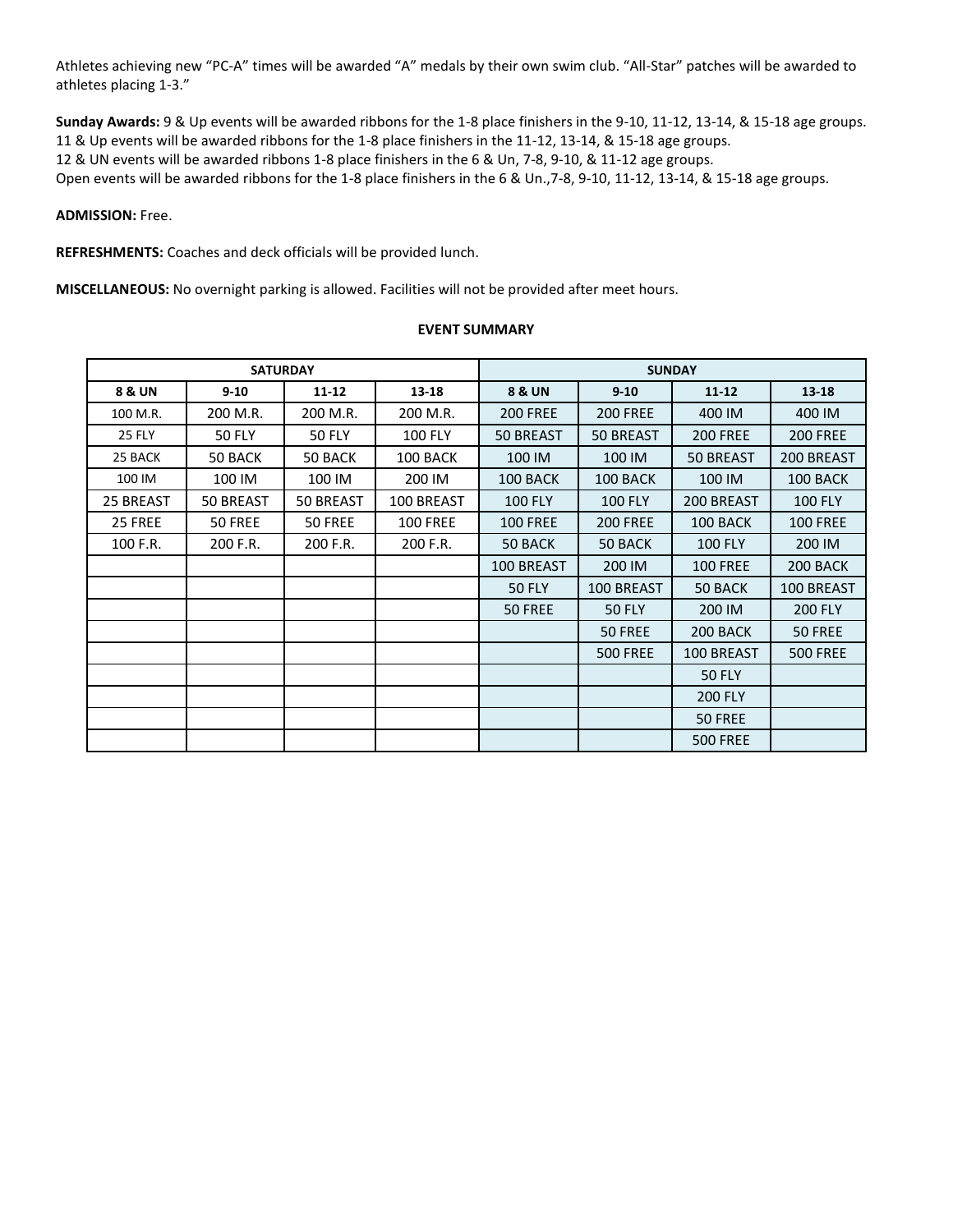# **EVENTS**

**Saturday, July 20, 2019**

| <b>GIRLS</b><br><b>EVENT#</b> | <b>EVENT</b>      | <b>BOYS</b><br><b>EVENT#</b> | <b>GIRLS</b><br><b>EVENT#</b> | <b>EVENT</b>    | <b>BOY</b><br><b>EVEN</b> |
|-------------------------------|-------------------|------------------------------|-------------------------------|-----------------|---------------------------|
| $\mathbf{1}$                  | 15-18 200 M.R.    | $\mathbf{2}$                 | 53                            | 9-10 50 Breast  | 54                        |
| 3                             | 13-14 200 M.R.    | 4                            | 55                            | 7-8 25 Breast   | 56                        |
| 5                             | 11-12 200 M.R.    | 6                            | 57                            | 6 & U 25 Breast | 58                        |
| $\overline{ }$                | 9-10 200 M.R.     | 8                            | 59                            | 15 & O 100 Free | 60                        |
| 9                             | 8 & U 100 M.R.    | 10                           | 61                            | 13-14 100 Free  | 62                        |
| 11                            | 15 & O 100 Fly    | 12                           | 63                            | 11-12 50 Free   | 64                        |
| 13                            | 13-14 100 Fly     | 14                           | 65                            | 9-10 50 Free    | 66                        |
| 15                            | 11-12 50 Fly      | 16                           | 67                            | 7-8 25 Free     | 68                        |
| 17                            | 9-10 50 Fly       | 18                           | 69                            | 6 & U 25 Free   | 70                        |
| 19                            | 7-8 25 Fly        | 20                           | 71                            | 15-18 200 F.R.  | 72                        |
| 21                            | 6 & U 25 Fly      | 22                           | 73                            | 13-14 200 F.R.  | 74                        |
| 23                            | 15 & O 100 Back   | 24                           | 75                            | 11-12 200 F.R.  | 76                        |
| 25                            | 13-14 100 Back    | 26                           | 77                            | 9-10 200 F.R.   | 78                        |
| 27                            | 11-12 50 Back     | 28                           | 79                            | 8 & U 100 F.R.  | 80                        |
| 29                            | 9-10 50 Back      | 30                           |                               |                 |                           |
| 31                            | 7-8 25 Back       | 32                           |                               |                 |                           |
| 33                            | 6 & U 25 Back     | 34                           |                               |                 |                           |
| 35                            | 15 & O 200 IM     | 36                           |                               |                 |                           |
| 37                            | 13-14 200 IM      | 38                           |                               |                 |                           |
| 39                            | 11-12 100 IM      | 40                           |                               |                 |                           |
| 41                            | 9-10 100 IM       | 42                           |                               |                 |                           |
| 43                            | 7-8 100 IM        | 44                           |                               |                 |                           |
| 45                            | 6 & U 100 IM      | 46                           |                               |                 |                           |
| 47                            | 15 & O 100 Breast | 48                           |                               |                 |                           |
| 49                            | 13-14 100 Breast  | 50                           |                               |                 |                           |
| 51                            | 11-12 50 Breast   | 52                           |                               |                 |                           |
|                               |                   |                              |                               |                 |                           |

| <b>GIRLS</b><br><b>EVENT#</b> | <b>EVENT</b>    | <b>BOYS</b><br><b>EVENT#</b> |
|-------------------------------|-----------------|------------------------------|
| 53                            | 9-10 50 Breast  | 54                           |
| 55                            | 7-8 25 Breast   | 56                           |
| 57                            | 6 & U 25 Breast | 58                           |
| 59                            | 15 & O 100 Free | 60                           |
| 61                            | 13-14 100 Free  | 62                           |
| 63                            | 11-12 50 Free   | 64                           |
| 65                            | 9-10 50 Free    | 66                           |
| 67                            | 7-8 25 Free     | 68                           |
| 69                            | 6 & U 25 Free   | 70                           |
| 71                            | 15-18 200 F.R.  | 72                           |
| 73                            | 13-14 200 F.R.  | 74                           |
| 75                            | 11-12 200 F.R.  | 76                           |
| 77                            | 9-10 200 F.R.   | 78                           |
| 79                            | 8 & U 100 F.R.  | 80                           |